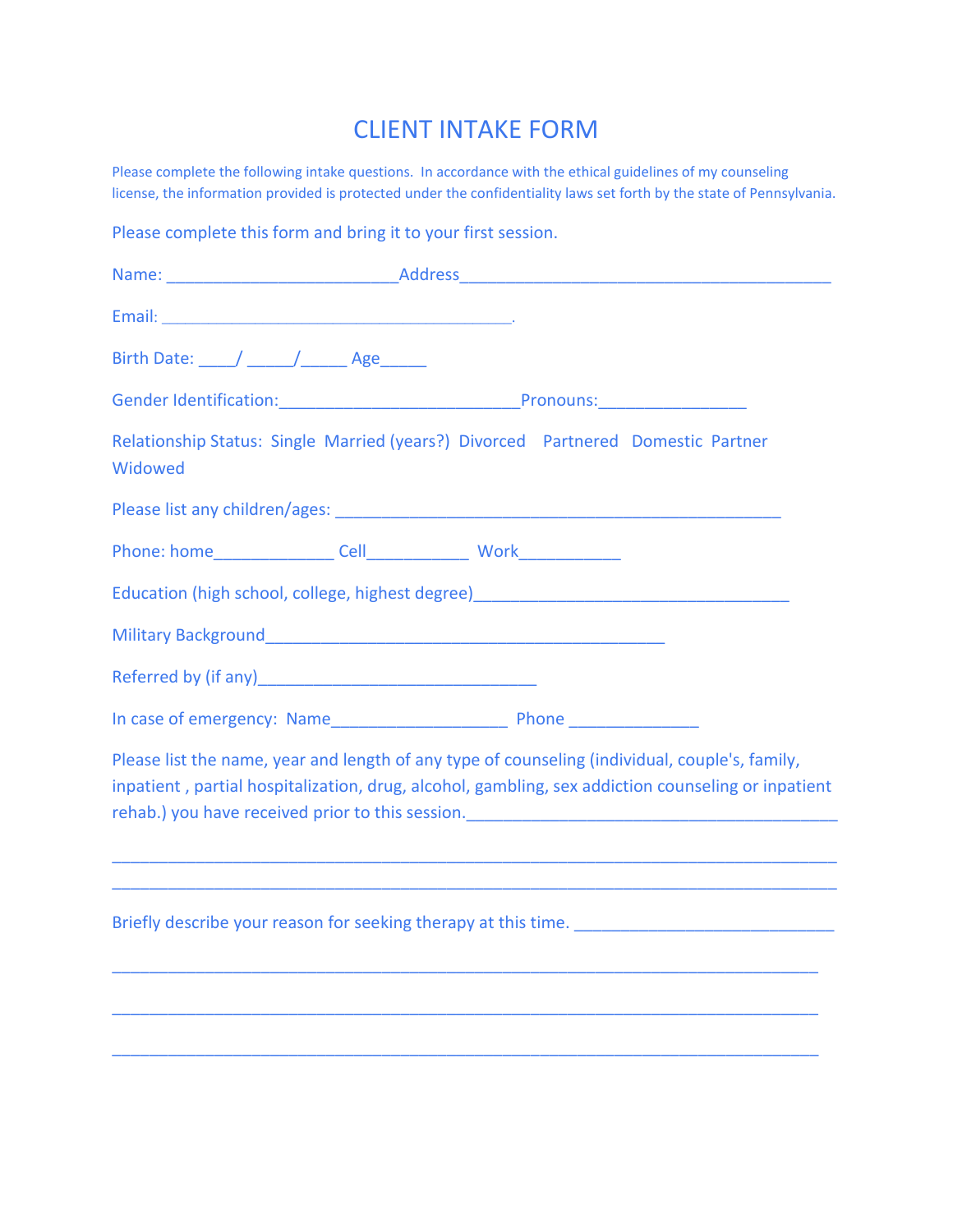## **General Health and Mental Health Information**

1. How would you rate your current physical health?) *(please circle)*

Poor Unsatisfactory Satisfactory Good Very Good

2. Please identify any sleep difficulties. *(please circle)*

Falling asleep Waking up Nightmares Insomnia

3. How many times per week do you exercise? \_\_\_\_\_\_\_\_\_\_\_\_Type of exercise? \_\_\_\_\_\_\_\_\_\_\_\_\_\_\_\_\_\_\_\_\_\_\_\_\_\_\_\_\_\_\_\_\_\_\_\_\_\_\_\_\_\_\_\_\_\_\_\_\_\_\_\_\_\_\_\_\_\_\_\_\_\_\_\_\_

4. Identify any changes in your eating patterns, weight gain or loss, in the last 3 months.

5. Please identify any significant changes in the following emotional states:

Grief Anger Anxiety Panic Attacks Sadness Hopelessness

6. Are you currently experiencing any chronic pain?

7. Please identify specific life stressors that have occurred over the last year, i.e.,

\_\_\_\_\_\_\_\_\_\_\_\_\_\_\_\_\_\_\_\_\_\_\_\_\_\_\_\_\_\_\_\_\_\_\_\_\_\_\_\_\_\_\_\_\_\_\_\_\_\_\_\_\_\_\_\_\_\_\_\_\_\_\_\_\_\_\_

job change or loss, relationship break up , death, trauma.\_\_\_\_\_\_\_\_\_\_\_\_\_\_\_\_\_\_\_\_\_\_\_\_\_\_\_\_

8. Please describe your alcohol and/or drug usage in any given week.

9. Please describe your computer usage (aside from work related) ,i.e., pornography, games, social networking, general surfing, emailing. **Example 20** and the contract of the contract of the contract of the contract of the contract of the contract of the contract of the contract of the contract of the contract of

\_\_\_\_\_\_\_\_\_\_\_\_\_\_\_\_\_\_\_\_\_\_\_\_\_\_\_\_\_\_\_\_\_\_\_\_\_\_\_\_\_\_\_\_\_\_\_\_\_\_\_\_\_\_\_\_\_\_\_\_\_\_\_\_\_\_\_\_\_\_\_\_\_\_\_\_

\_\_\_\_\_\_\_\_\_\_\_\_\_\_\_\_\_\_\_\_\_\_\_\_\_\_\_\_\_\_\_\_\_\_\_\_\_\_\_\_\_\_\_\_\_\_\_\_\_\_\_\_\_\_\_\_\_\_\_\_\_\_\_\_\_\_\_\_\_\_\_\_\_\_\_\_\_

10. Please list any types of non-traditional healing methods, current or past, i.e., acupuncture, yoga, meditation, chiropractic, herbs, reiki, massage.

\_\_\_\_\_\_\_\_\_\_\_\_\_\_\_\_\_\_\_\_\_\_\_\_\_\_\_\_\_\_\_\_\_\_\_\_\_\_\_\_\_\_\_\_\_\_\_\_\_\_\_\_\_\_\_\_\_\_\_\_\_\_\_\_\_\_\_\_\_\_\_\_\_\_\_\_

11**.** Current and past psychiatric medications?\_\_\_\_\_\_\_\_\_\_\_\_\_\_\_\_\_\_\_\_\_\_\_\_\_\_\_\_\_\_\_\_\_\_\_\_\_\_\_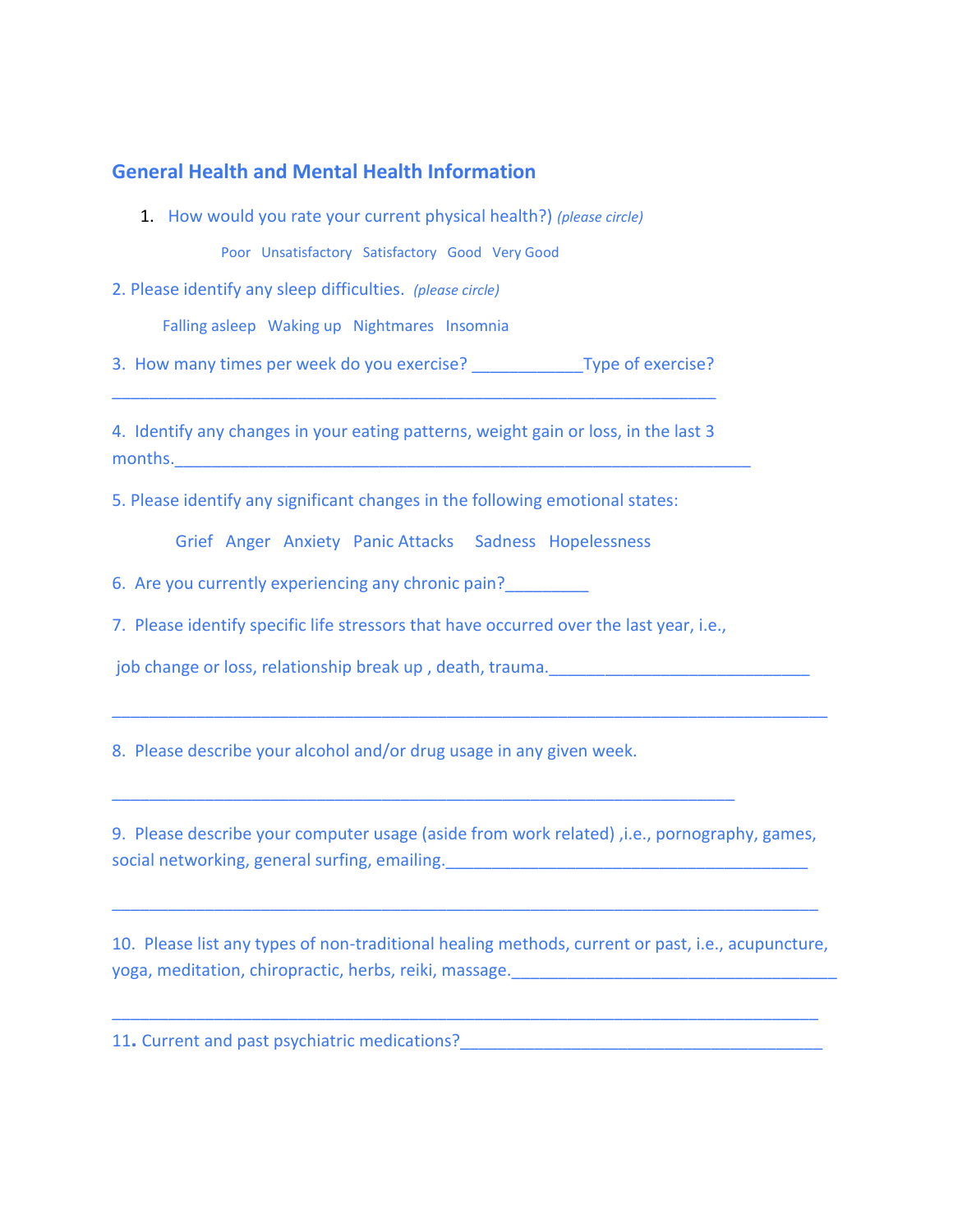## **Family of Origin Relationships**

(in six words or less)

1. Describe your relationship with mother growing up (e.g., loving, chaotic, cold, secure, insecure, never around, she was depressed, critical, hard working,self absorbed, caring, etc).

2. Describe your relationship with father growing up.....

3. How many siblings? What was your birth order? . Give a summary of these relationships (competitive, supportive, fighting, close, distant, etc.)

4. Describe your relationships with grandparents (close, loving, supportive, distant)

- 5. When I felt scared, sad, alone, sick.....the person I would go to was my
- 6. As a child I most often felt (circle two)....

alone curious loved angry happy scared safe

7. A childhood incident that strongly influenced your life(positive and/or negative).

## **Additional Information**

Current Employment (where, length, full/part time, job satisfaction)

Spiritual Connection (church, temple, meditation, prayer, yoga, etc.)

\_\_\_\_\_\_\_\_\_\_\_\_\_\_\_\_\_\_\_\_\_\_\_\_\_\_\_\_\_\_\_\_\_\_\_\_\_\_\_\_\_\_\_\_\_\_\_\_\_\_\_\_\_\_\_\_\_\_\_\_\_\_\_\_\_\_\_\_\_\_\_\_\_\_\_\_

What might you notice or expect will be different about you after we complete our work together?

\_\_\_\_\_\_\_\_\_\_\_\_\_\_\_\_\_\_\_\_\_\_\_\_\_\_\_\_\_\_\_\_\_\_\_\_\_\_\_\_\_\_\_\_\_\_\_\_\_\_\_\_\_\_\_\_\_\_\_\_\_\_\_\_\_\_\_\_\_\_\_\_\_\_\_\_\_